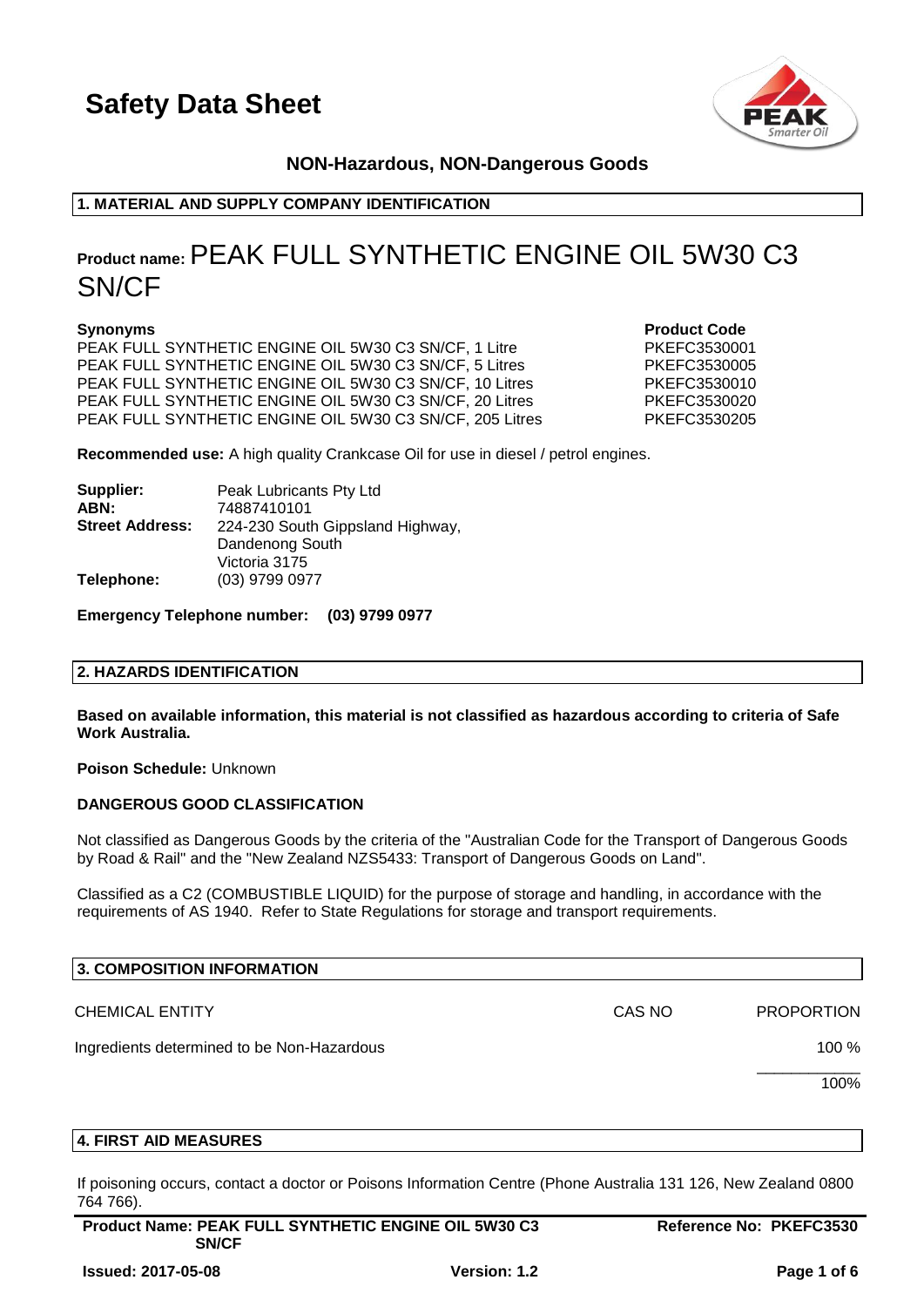

**Inhalation:** Remove victim from exposure - avoid becoming a casualty. Remove contaminated clothing and loosen remaining clothing. Allow patient to assume most comfortable position and keep warm. Keep at rest until fully recovered. Seek medical advice if effects persist.

**Skin Contact:** If skin or hair contact occurs, remove contaminated clothing and flush skin and hair with running water. If swelling, redness, blistering or irritation occurs seek medical assistance.

**Eye contact:** If in eyes wash out immediately with water. In all cases of eye contamination it is a sensible precaution to seek medical advice.

**Ingestion:** Rinse mouth with water. If swallowed, do NOT induce vomiting. Give a glass of water to drink. Never give anything by the mouth to an unconscious patient. If vomiting occurs give further water. Seek medical advice.

**PPE for First Aiders:** Wear safety shoes, overalls, gloves, safety glasses. Available information suggests that gloves made from nitrile rubber should be suitable for intermittent contact. However, due to variations in glove construction and local conditions, the user should make a final assessment. Always wash hands before smoking, eating, drinking or using the toilet. Wash contaminated clothing and other protective equipment before storing or re-using.

**Notes to physician:** Treat symptomatically.

# **5. FIRE FIGHTING MEASURES**

**Hazchem Code:** Not applicable.

**Suitable extinguishing media:** If material is involved in a fire use water fog (or if unavailable fine water spray), alcohol resistant foam, standard foam, dry agent (carbon dioxide, dry chemical powder).

**Specific hazards: Combustible liquid.** 

**Fire fighting further advice:** On burning or decomposing may emit toxic fumes. Fire fighters to wear selfcontained breathing apparatus and suitable protective clothing if risk of exposure to vapour or products of combustion or decomposition.

# **6. ACCIDENTAL RELEASE MEASURES**

# **SMALL SPILLS**

Wear protective equipment to prevent skin and eve contamination. Avoid inhalation of vapours or dust. Wipe up with absorbent (clean rag or paper towels). Collect and seal in properly labelled containers or drums for disposal.

# **LARGE SPILLS**

Clear area of all unprotected personnel. Slippery when spilt. Avoid accidents, clean up immediately. Wear protective equipment to prevent skin and eye contamination and the inhalation of vapours. Work up wind or increase ventilation. Contain - prevent run off into drains and waterways. Use absorbent (soil, sand or other inert material). Collect and seal in properly labelled containers or drums for disposal. If contamination of crops, sewers or waterways has occurred advise local emergency services.

# **Dangerous Goods - Initial Emergency Response Guide No:** Not applicable

# **7. HANDLING AND STORAGE**

**Handling:** Avoid eye contact and repeated or prolonged skin contact. Avoid inhalation of vapour, mist or

**Product Name: PEAK FULL SYNTHETIC ENGINE OIL 5W30 C3 SN/CF**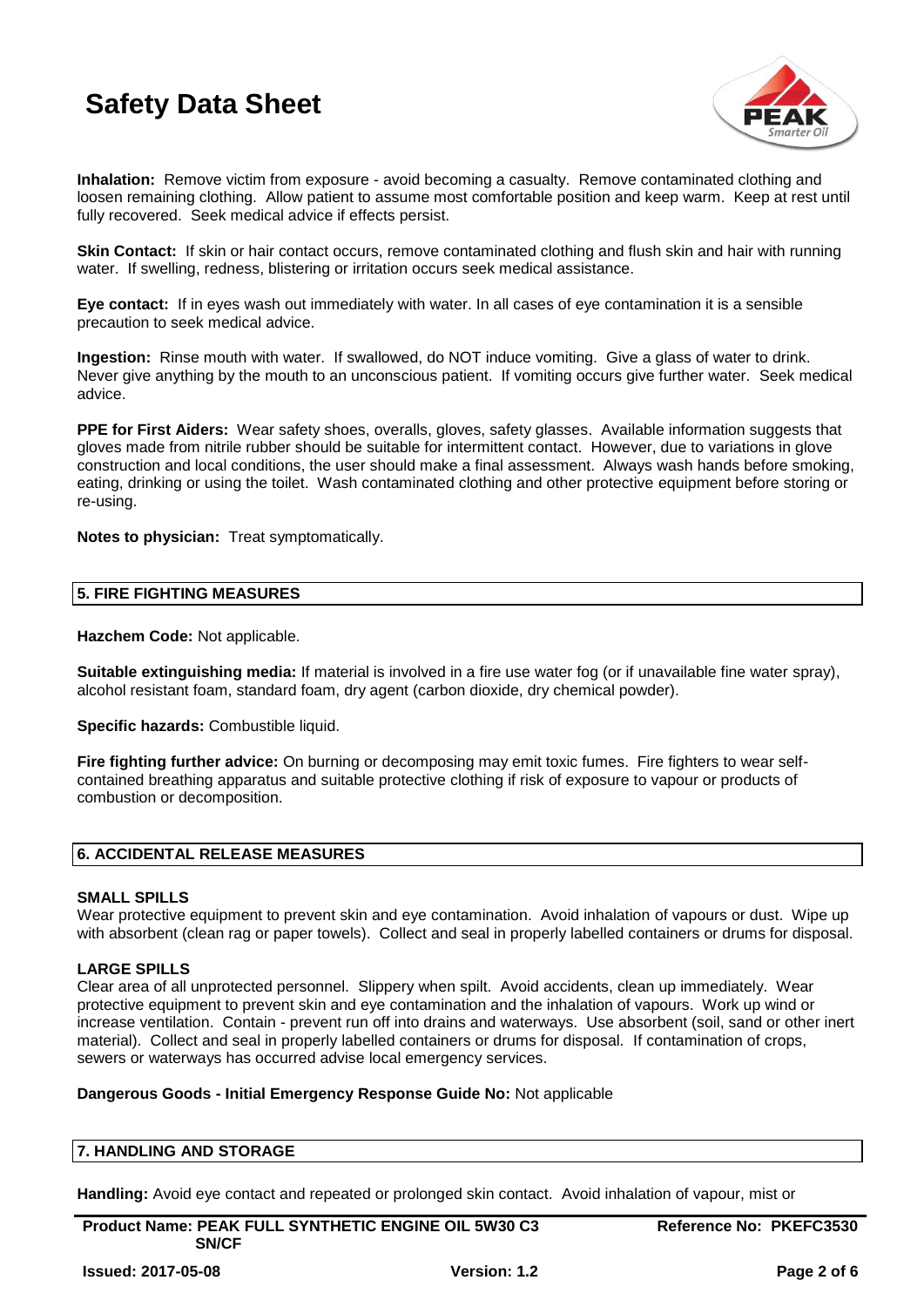

aerosols.

**Storage:** Store in a cool, dry, well-ventilated place and out of direct sunlight. Store away from foodstuffs. Store away from incompatible materials described in Section 10. Store away from sources of heat and/or ignition. Keep container standing upright. Keep containers closed when not in use - check regularly for leaks.

Classified as a C2 (COMBUSTIBLE LIQUID) for the purpose of storage and handling, in accordance with the requirements of AS 1940. Refer to State Regulations for storage and transport requirements.

# **8. EXPOSURE CONTROLS / PERSONAL PROTECTION**

**National occupational exposure limits:** No value assigned for this specific material by Safe Work Australia.

**Biological Limit Values:** As per the "National Model Regulations for the Control of Workplace Hazardous Substances (Safe Work Australia)" the ingredients in this material do not have a Biological Limit Allocated.

**Engineering Measures:** Natural ventilation should be adequate under normal use conditions.

**Personal Protection Equipment:** SAFETY SHOES, OVERALLS, GLOVES, SAFETY GLASSES.

Personal protective equipment (PPE) must be suitable for the nature of the work and any hazard associated with the work as identified by the risk assessment conducted.

Wear safety shoes, overalls, gloves, safety glasses. Available information suggests that gloves made from nitrile rubber should be suitable for intermittent contact. However, due to variations in glove construction and local conditions, the user should make a final assessment. Always wash hands before smoking, eating, drinking or using the toilet. Wash contaminated clothing and other protective equipment before storing or re-using.

**Hygiene measures:** Keep away from food, drink and animal feeding stuffs. When using do not eat, drink or smoke. Wash hands prior to eating, drinking or smoking. Avoid contact with clothing. Avoid eye contact and repeated or prolonged skin contact. Avoid inhalation of vapour, mist or aerosols. Ensure that eyewash stations and safety showers are close to the workstation location.

# **9. PHYSICAL AND CHEMICAL PROPERTIES**

| Form:<br>Colour:<br>Odour:                                                                                                                                                                                                                                                                   | Liquid<br>N Av<br>Characterisitc |                                                                                                       |
|----------------------------------------------------------------------------------------------------------------------------------------------------------------------------------------------------------------------------------------------------------------------------------------------|----------------------------------|-------------------------------------------------------------------------------------------------------|
| Solubility:<br><b>Specific Gravity:</b><br>Density:<br><b>Relative Vapour Density (air=1):</b><br>Vapour Pressure (20 °C):<br>Flash Point (°C):<br>Flammability Limits (%):<br><b>Autoignition Temperature (°C):</b><br>Melting Point/Range (°C):<br><b>Boiling Point/Range (°C):</b><br>pH: |                                  | N Av<br>N Av<br>0.8515 g/mL $@$ 15°C<br>N Av<br>N Av<br>> 210<br>N Av<br>N Av<br>N Av<br>N Av<br>N Av |
| <b>Viscosity:</b>                                                                                                                                                                                                                                                                            |                                  | 11.0 cSt @ 100°C                                                                                      |

(Typical values only - consult specification sheet)  $N Av = Not available$ , N App = Not applicable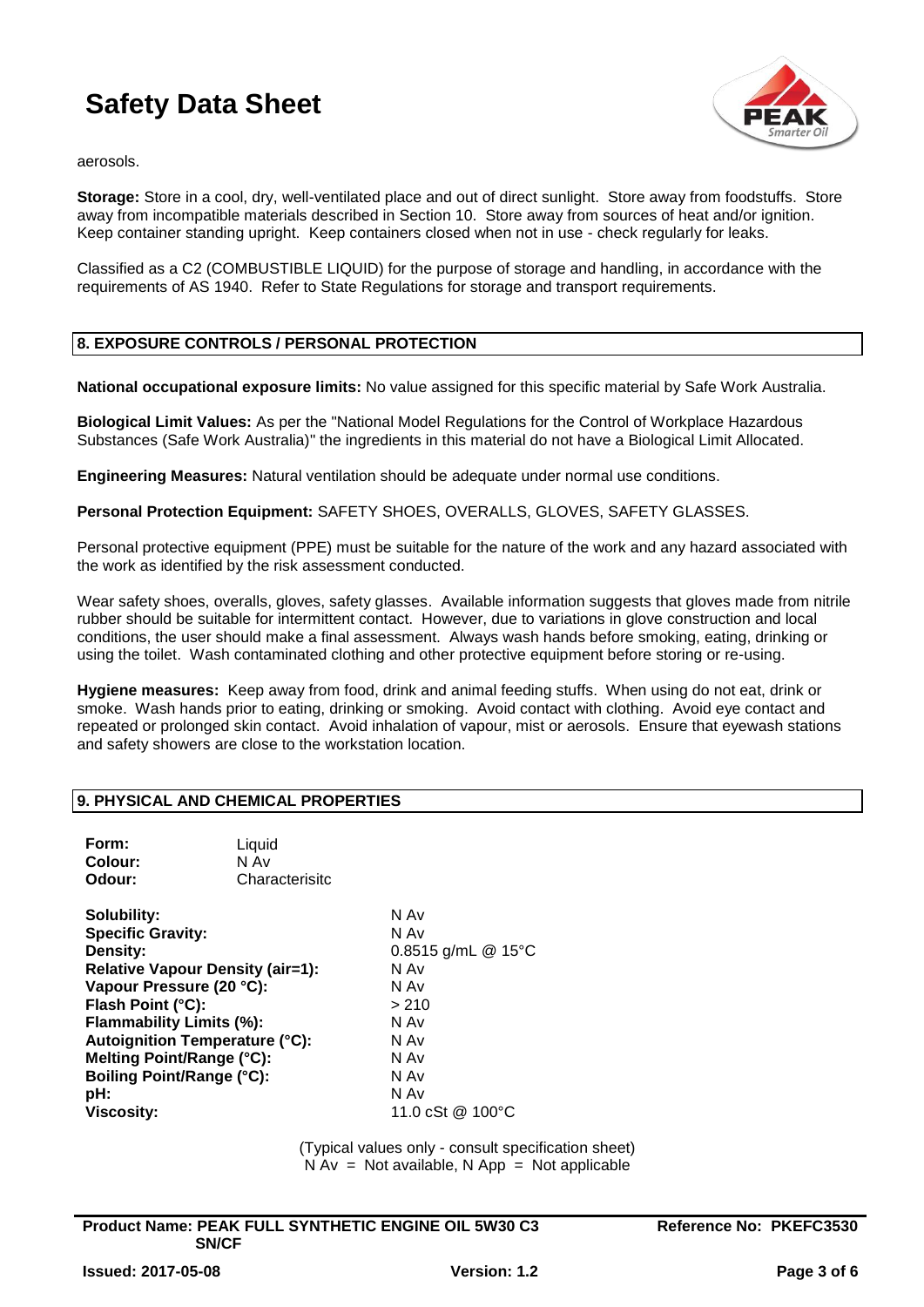

# **10. STABILITY AND REACTIVITY**

**Chemical stability:** This material is thermally stable when stored and used as directed.

**Conditions to avoid:** Elevated temperatures and sources of ignition.

**Incompatible materials:** Oxidising agents.

**Hazardous decomposition products:** Oxides of carbon and nitrogen, smoke and other toxic fumes.

**Hazardous reactions:** No known hazardous reactions.

# **11. TOXICOLOGICAL INFORMATION**

No adverse health effects expected if the product is handled in accordance with this Safety Data Sheet and the product label. Symptoms or effects that may arise if the product is mishandled and overexposure occurs are:

# **Acute Effects**

**Inhalation:** Material may be an irritant to mucous membranes and respiratory tract.

**Skin contact:** Contact with skin may result in irritation.

**Ingestion:** Swallowing can result in nausea, vomiting and irritation of the gastrointestinal tract.

**Eye contact:** May be an eye irritant.

# **Acute toxicity**

**Inhalation:** This material has been classified as non-hazardous. Acute toxicity estimate (based on ingredients): LC50 > 20.0 mg/L for vapours or LC50 > 5.0 mg/L for dust and mist or LC50 > 20,000 ppm for gas

**Skin contact:** This material has been classified as non-hazardous. Acute toxicity estimate (based on ingredients): >2,000 mg/Kg bw

**Ingestion:** This material has been classified as non-hazardous. Acute toxicity estimate (based on ingredients): >2,000 mg/Kg bw

**Corrosion/Irritancy:** Eye: this material has been classified as not corrosive or irritating to eyes. Skin: this material has been classified as not corrosive or irritating to skin.

**Sensitisation:** Inhalation: this material has been classified as not a respiratory sensitiser. Skin: this material has been classified as not a skin sensitiser.

**Aspiration hazard:** This material has been classified as non-hazardous.

**Specific target organ toxicity (single exposure):** This material has been classified as non-hazardous.

# **Chronic Toxicity**

**Mutagenicity:** This material has been classified as non-hazardous.

**Carcinogenicity:** This material has been classified as non-hazardous.

**Reproductive toxicity (including via lactation):** This material has been classified as non-hazardous.

**Specific target organ toxicity (repeat exposure):** This material has been classified as non-hazardous.

| Product Name: PEAK FULL SYNTHETIC ENGINE OIL 5W30 C3<br><b>SN/CF</b> |                     | Reference No: PKEFC3530 |
|----------------------------------------------------------------------|---------------------|-------------------------|
| <b>Issued: 2017-05-08</b>                                            | <b>Version: 1.2</b> | Page 4 of 6             |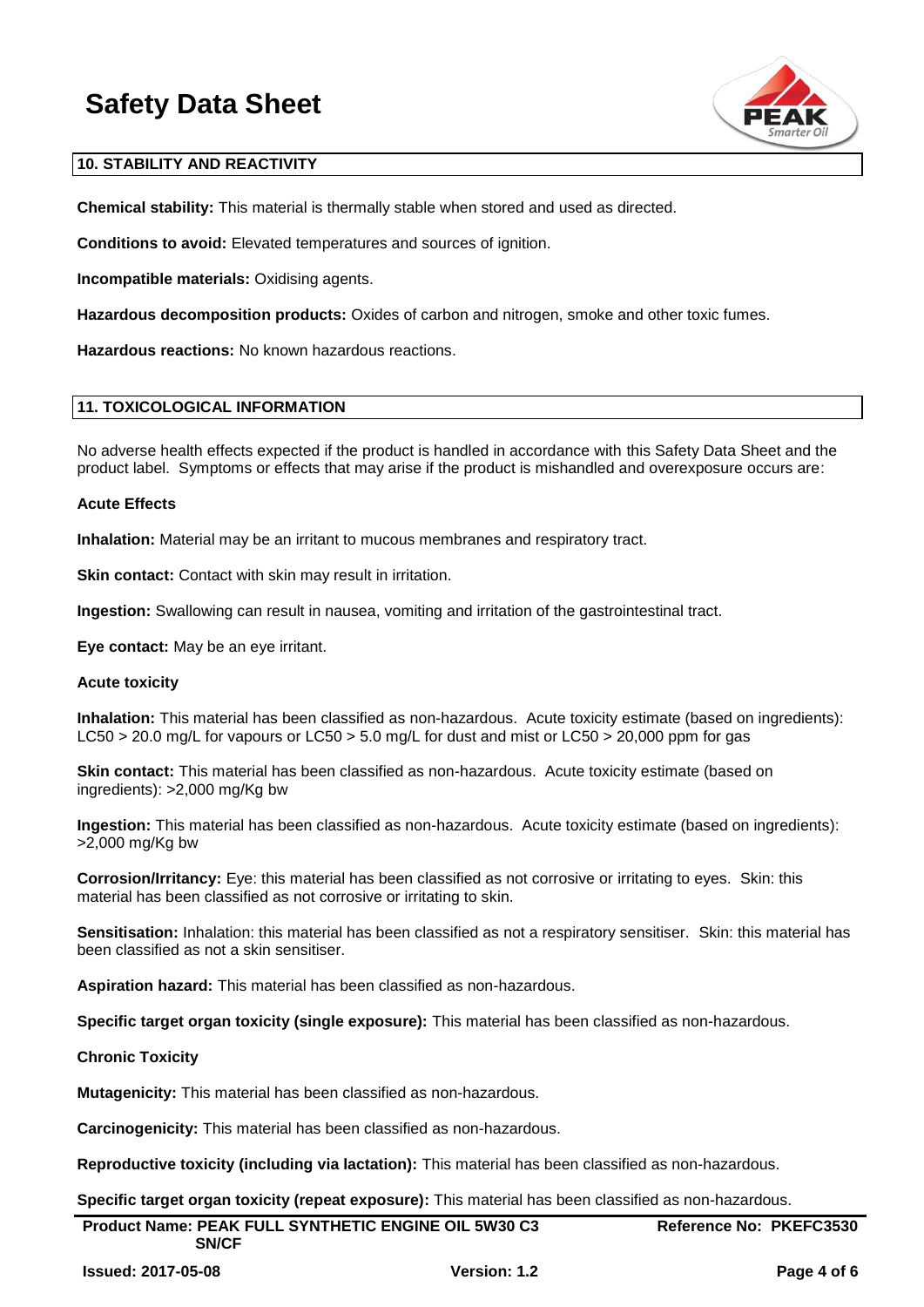

# **12. ECOLOGICAL INFORMATION**

Avoid contaminating waterways.

**Acute aquatic hazard:** This material has been classified as non-hazardous. Acute toxicity estimate (based on ingredients): >100 mg/L

**Long-term aquatic hazard:** This material has been classified as non-hazardous. Non-rapidly or rapidly degradable substance for which there are adequate chronic toxicity data available OR in the absence of chronic toxicity data, Acute toxicity estimate (based on ingredients): >100 mg/L, where the substance is not rapidly degradable and/or BCF  $<$  500 and/or log  $K_{ow}$   $<$  4.

**Ecotoxicity:** No information available.

**Persistence and degradability:** No information available.

**Bioaccumulative potential:** No information available.

**Mobility:** No information available.

#### **13. DISPOSAL CONSIDERATIONS**

Persons conducting disposal, recycling or reclamation activities should ensure that appropriate personal protection equipment is used, see "Section 8. Exposure Controls and Personal Protection" of this SDS.

If possible material and its container should be recycled. If material or container cannot be recycled, dispose in accordance with local, regional, national and international Regulations.

# **14. TRANSPORT INFORMATION**

# **ROAD AND RAIL TRANSPORT**

Not classified as Dangerous Goods by the criteria of the "Australian Code for the Transport of Dangerous Goods by Road & Rail" and the "New Zealand NZS5433: Transport of Dangerous Goods on Land".

#### **MARINE TRANSPORT**

Not classified as Dangerous Goods by the criteria of the International Maritime Dangerous Goods Code (IMDG Code) for transport by sea.

#### **AIR TRANSPORT**

Not classified as Dangerous Goods by the criteria of the International Air Transport Association (IATA) Dangerous Goods Regulations for transport by air.

# **15. REGULATORY INFORMATION**

# **This material is not subject to the following international agreements:**

Montreal Protocol (Ozone depleting substances) The Stockholm Convention (Persistent Organic Pollutants) The Rotterdam Convention (Prior Informed Consent) Basel Convention (Hazardous Waste) International Convention for the Prevention of Pollution from Ships (MARPOL)

# **This material/constituent(s) is covered by the following requirements:**

• All components of this product are listed on or exempt from the Australian Inventory of Chemical

**Product Name: PEAK FULL SYNTHETIC ENGINE OIL 5W30 C3 SN/CF Reference No: PKEFC3530**